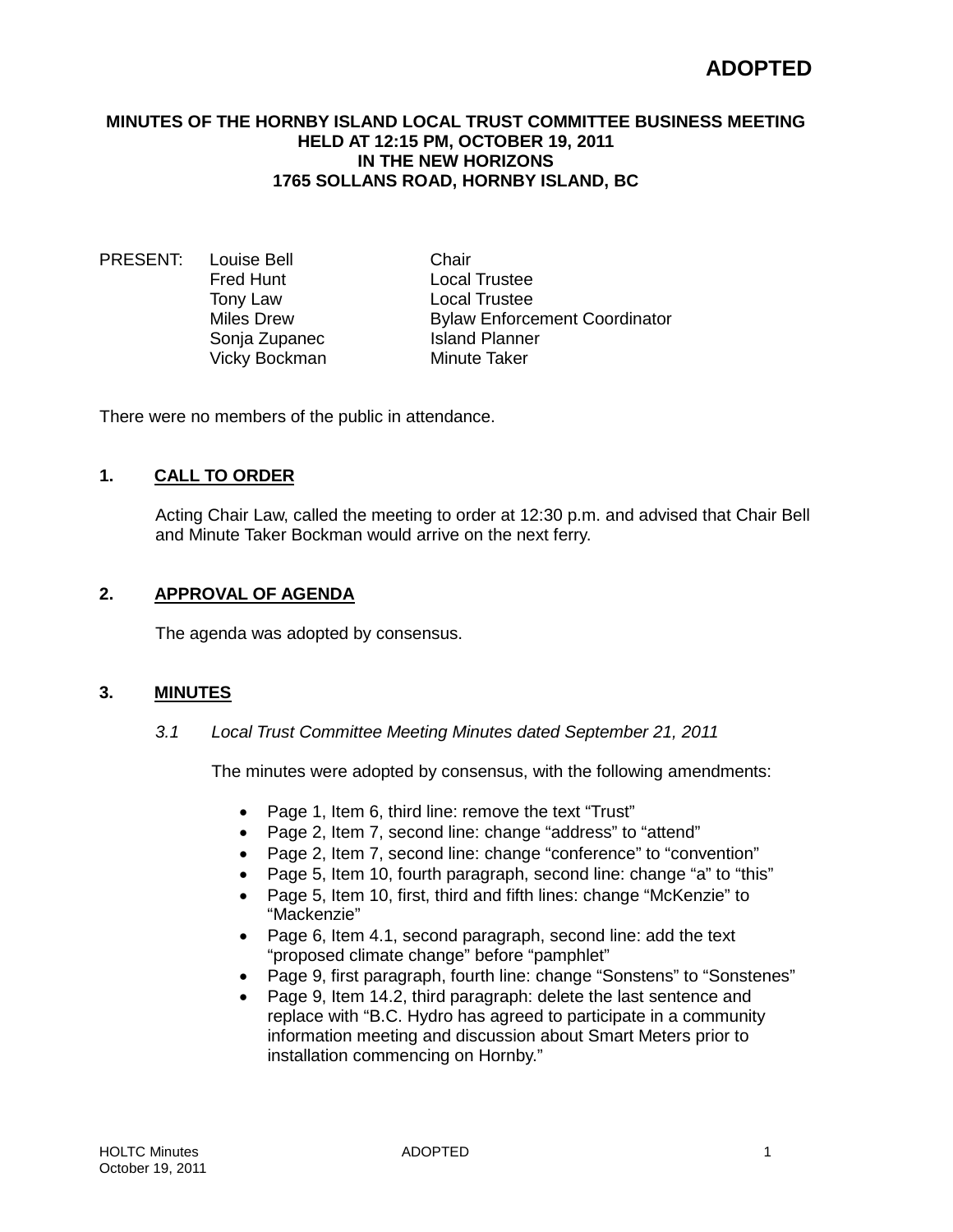# **4. BUSINESS ARISING FROM MINUTES**

*4.1 Follow up action list*

Planner Zupanec presented the Follow-up Action List dated October 11, 2011.

*4.2 BC Hydro Smart Meter Program*

Trustee Law reported on communications with BC Hydro that have occurred since the last Local Trust Committee meeting. He stated that BC Hydro has said that the proposed community information meeting and discussion regarding Smart Meter installation on Hornby Island will not take place until 2012 as other communities with earlier installation dates are considered a priority. Trustee Law confirmed with BC Hydro that no Smart Meters have been installed on Hornby yet and that the installation date is scheduled for July, 2012.

# **5. CORRESPONDENCE**

*5.1 Email dated October 15, 2011 from Jennifer Armstrong regarding Hornby Island Resort – Zoning Amendment Process*

Received.

*5.2 Email dated October 17, 2011 from Tanya de Frias regarding Hornby Island Visitors*

Received.

# **16. CLOSED MEETING**

*HO-078-2011* It was **MOVED** and **SECONDED** that the Hornby Island Local Trust Committee close the next part of the October 19, 2011 business meeting to discuss matters pursuant to Section 90(1)(d) of the *Community Charter* to consider adoption of Closed Meeting Minutes and that Staff be invited to attend this meeting.

# **CARRIED**

Acting Chair Law recessed the Local Trust Committee meeting to the public to hold an in-camera meeting at 12:45 pm

# **17. RECALL TO ORDER**

Rise and Report from closed meeting.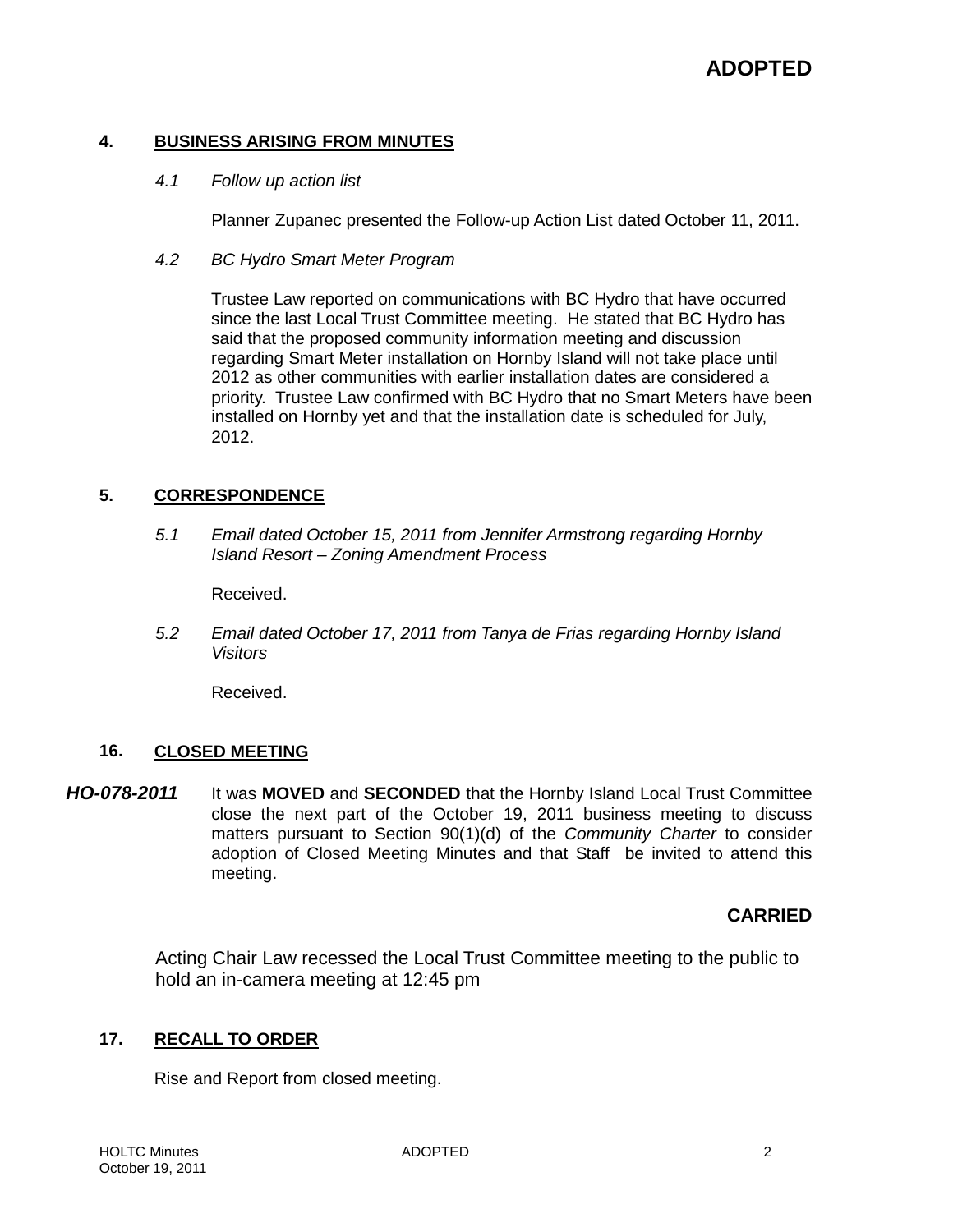*Acting Chair Law reconvened the Local Trust Committee meeting at 12:50 pm.*

*Acting Chair Law recessed the meeting for a short break at 12:54 pm.*

*The meeting was reconvened at 1:00 pm.*

# **6. TRUSTEES' REPORT**

Trustees Law and Hunt began by presenting a gift to Chair Bell in appreciation and recognition of her work in chairing the Local Trust Committee over this term.

Trustee Law stated that since the last Local Trust Committee meeting he and Trustee Hunt attended the Vancouver Island Summit on Climate Action at the BC Mayors Climate Leadership Council. He said that there may be a caucus of smaller communities in a future Council to discuss issues in common such as transportation and greenhouse gas emissions.

Trustee Law reported on meetings with BC Ferries representatives and said that there had been a meeting on Denman regarding the proposed cable ferry, adding that he has requested a meeting to address that issue on Hornby. He reported on recent meetings with Mr. Gordon Macatee, BC Ferries Commissioner, on Hornby and Denman Islands. Trustee Law said that because there was a power outage on the scheduled Hornby meeting date which reduced the number of public attending, he has asked for another meeting to be held on Hornby. He said that subsequent to the meetings, he wrote a letter to David Hahn, President and Chief Executive Officer of BC Ferries, summarizing the issues which were raised at the Denman meeting. He added that Commissioner Macatee is encouraging people to go to the website where they may respond to discussion items which have been posted there.

Trustee Hunt reported that the BC Mayors Climate Leadership Council offered an opportunity to share the Natural Area Protection Tax Exemption Program with other interested communities. He said that he is working with a local governance group, including representatives from Hornby Island Ratepayers' and Residents' Association and Comox Valley Regional District, to organize a meeting and open house with MLA Don McRae which is scheduled for October 28, 2012.

# **7. CHAIR'S REPORT**

Chair Bell reported that she attended the annual convention of the Union of British Columbia Municipalities (UBCM) on September 16-30, 2011. She reported on several presentations to provincial cabinet ministers and resolutions processed including a meeting with the Premier and Transportation Minister Blair Lekstrom to discuss escalating ferry fares on BC Ferries minor routes; a breakfast for all Members of the Legislative Assembly and Electoral Area Directors for the areas in which our islands fall; and a meeting with Steve Thompson, Minister of Forests, Land and Natural Resources to discuss the issue of derelict vessels. She stated that Executive Committee members participated in the question period at the Union of British Columbia Municipalities Ministers Resources Panel and questioned Minister Terry Lake about the Water Act and the proposed Underground Raven Coal Mine.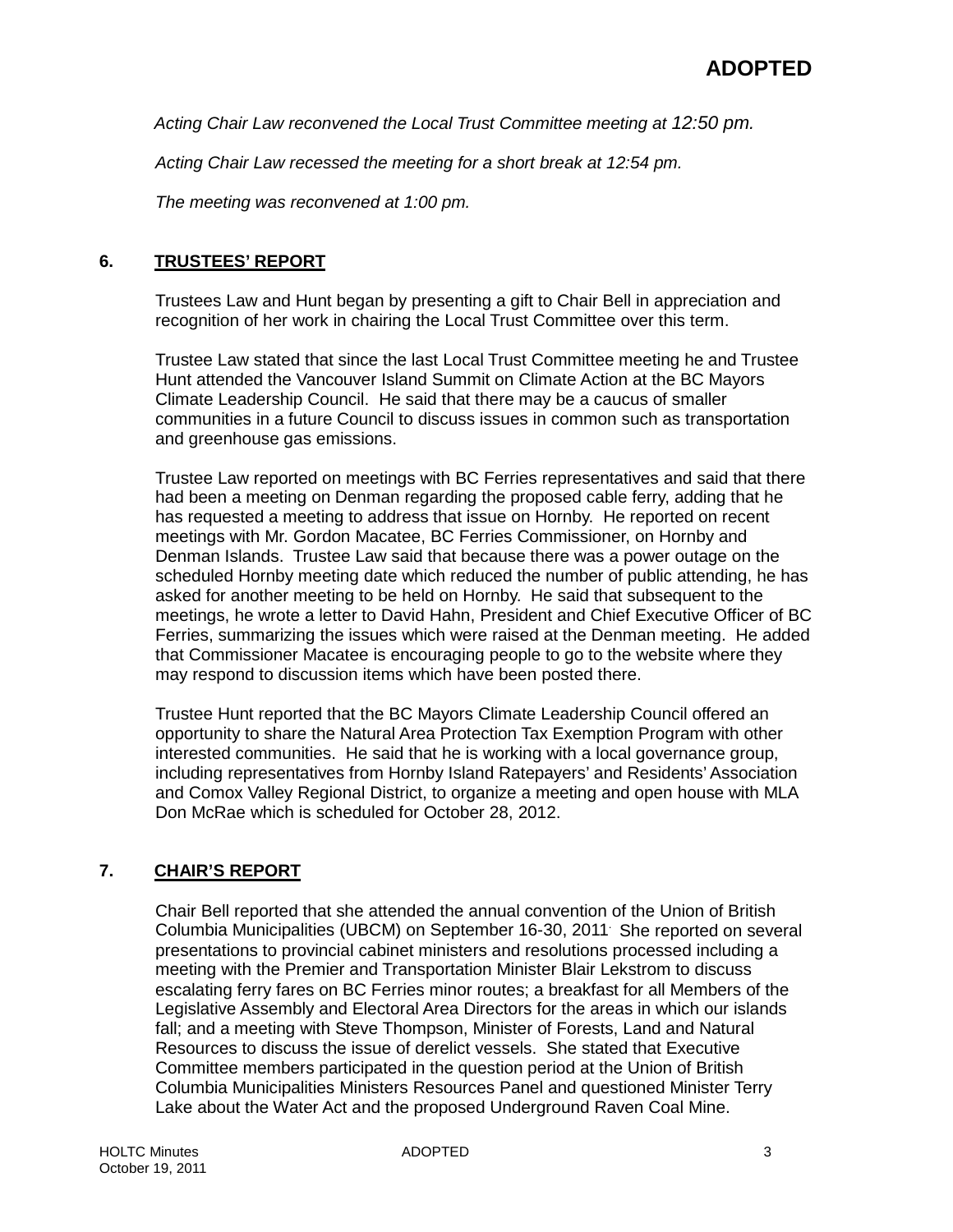Chair Bell reported that Union of British Columbia Municipalities delegates voted in favour of Resolution 174 which was "that a moratorium be placed on the mandatory installation of wireless smart meters until major issues and problems identified regarding wireless smart meters are independently assessed and acceptable alternatives are made available at no added cost to the consumer".

Chair Bell reported on the Executive Committee actions since the last Local Trust Committee meeting including approval of bylaws, reviewing of an amendment to the Land Use Bylaw for Bowen Island, preparation of the agenda for the December Trust Council meeting and overseeing preparation of the three videos on the Islands Trust being prepared with grant money.

Chair Bell concluded her report by acknowledging the hard work and good decision making skills demonstrated by both Trustees Law and Hunt during this term and commended them for the unparalleled amount of community consultation that was provided. She also thanked staff and the minute taker for their contributions.

# **8. DELEGATIONS**

None

# **9. TOWN HALL SESSION**

None.

# **10. APPLICATIONS AND PERMITS**

# *10.1 HO-DP-2011.1 (Hornby Island Resort)*

Planner Zupanec presented a verbal update, stating that plans received by the applicant include one setback that could not be adjusted to meet the Land Use Bylaw frontage requirement. In addition, she reported that although the original building heights had not changed, once the classification of the residential buildings was changed to "accessory", their heights were above the allowed height for accessory buildings and that this change was missed due to an administrative oversight. She stated that these issues will require that the Local Trust Committee consider two variance requests. She outlined the process and options and requested guidance as to how to proceed.

Discussion followed and included clarification of the background information, public notification requirements and timing considerations. It was the consensus that the variance requests should be addressed in the normal course of business and that the variance application be considered at the next Local Trust Committee business meeting.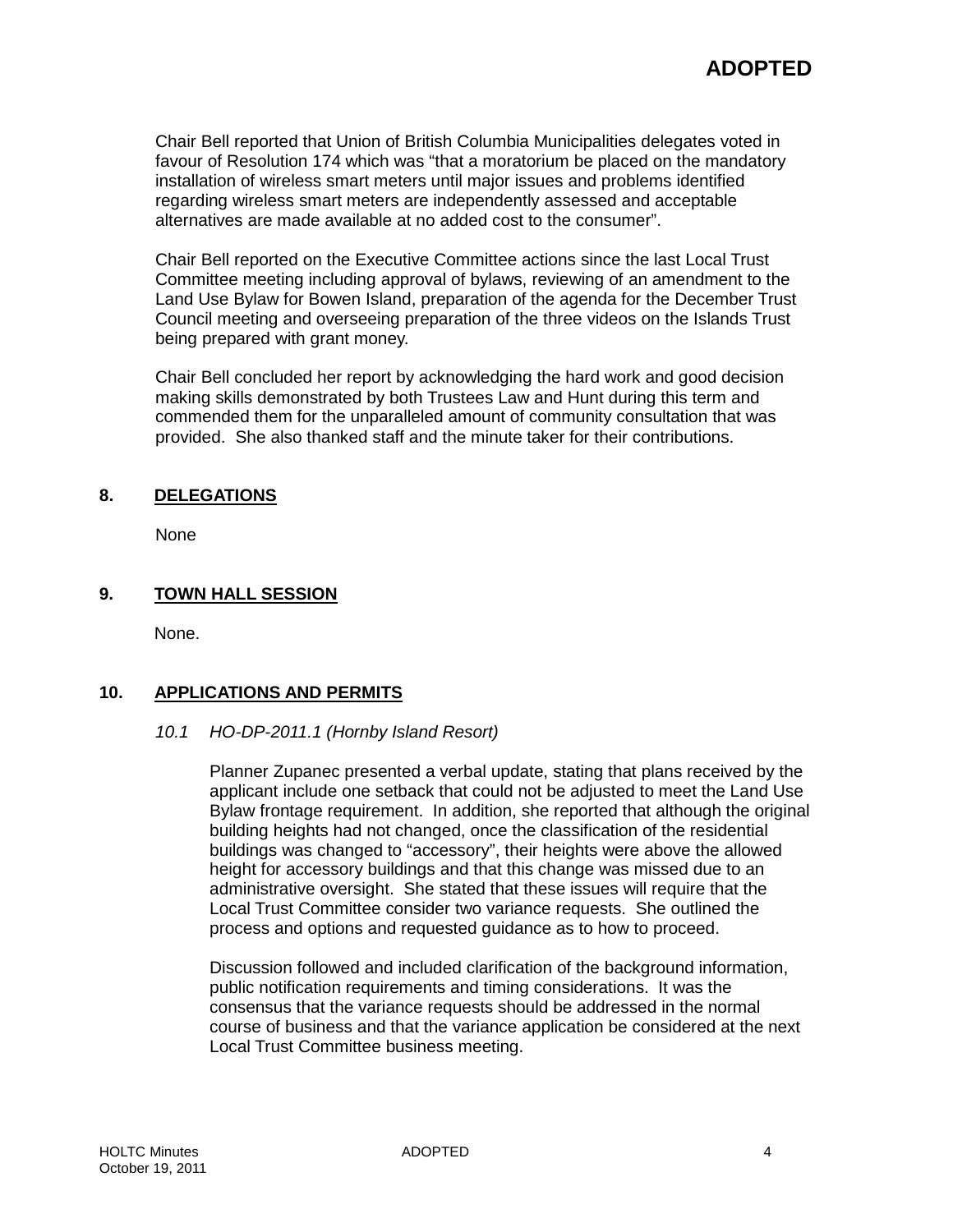# **ADOPTED**

# **11. LOCAL TRUST COMMITTEE PROJECTS**

None.

# **12. REPORTS**

*12.1 Work Program Reports - Top Priorities and Projects List Report dated October 11, 2011*

Planner Zupanec presented the report.

*12.2. Applications log dated October 11, 2011*

Planner Zupanec presented the report.

*12.3. Trustee and Local Expenses - Expenses posted to September 21, 2011.* Received.

# **13. NEW BUSINESS**

*13.1 Local Trust Committee Recommendations for Next Term*

There was discussion of the status of outstanding Local Trust Committee projects and possible methods for advising incoming Trustees of work to be considered for completion during next term. It was determined that adding these projects to the Projects List and creating resolutions would be the preferred methods of accomplishing this goal.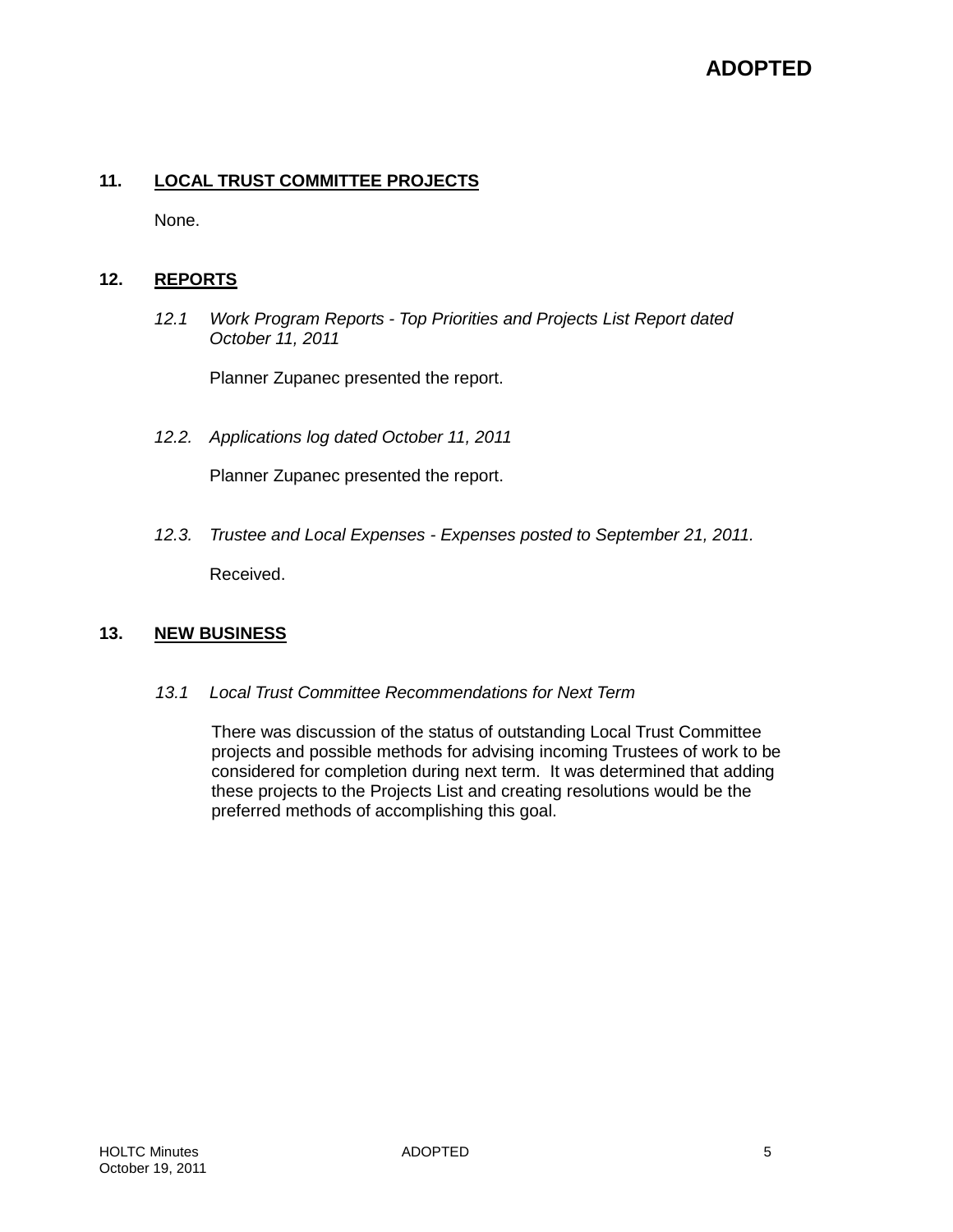*HO-073-2011* It was **MOVED** and **SECONDED** that the following be added to the Hornby Island Local Trust Committee Project List:

| Description                                                        | Activity                                                                                                                                                                                                              |
|--------------------------------------------------------------------|-----------------------------------------------------------------------------------------------------------------------------------------------------------------------------------------------------------------------|
| <b>Communications Plan</b>                                         | • Notification of Local Trust<br>Committee meetings, public<br>hearings, etc.<br>• Add identifiers such as property<br>owner or street address when PIDs<br>are used<br>• Close attention to use of plain<br>language |
| Increased involvement of Advisory<br><b>Planning Commission</b>    | <b>Convene Advisory Planning</b><br>$\bullet$<br>Commission early in new term for a<br>familiarization/training session                                                                                               |
| Continue relationship building with<br><b>K'omoks First Nation</b> |                                                                                                                                                                                                                       |
| DPA areas for water conservation                                   | Investigate the possible utilization of<br>$\bullet$<br>provisions in the Local Government<br>Act                                                                                                                     |

# **CARRIED**

*HO-074-2011* It was **MOVED** and **SECONDED** that the Hornby Island Local Trust Committee encourage the Regional Planning Manager of the Northern Office to plan for twice annual meetings of the Local Trustees in the Northern Region for continuing orientation.

# **CARRIED**

Chair Bell clarified that this would be in addition to Trust Council team meetings. Trustee Law added that these orientation meetings would also be opportunities to discuss particular issues that arise.

*13.2 Affordable and Special Needs Housing Documents*

*Local Trust Committee reviewed staff report and discussed how the tool might be employed on crown land. Trustee Law asked the information be provided to the new Trustee as part of their orientation.*

# **14. BYLAWS**

*14.1 Bylaw Enforcement Notification System - Staff Report dated October 7, 2011*

Bylaw Enforcement Coordinator Drew presented the staff report regarding the proposed Bylaw Enforcement Notification System, explaining the purpose of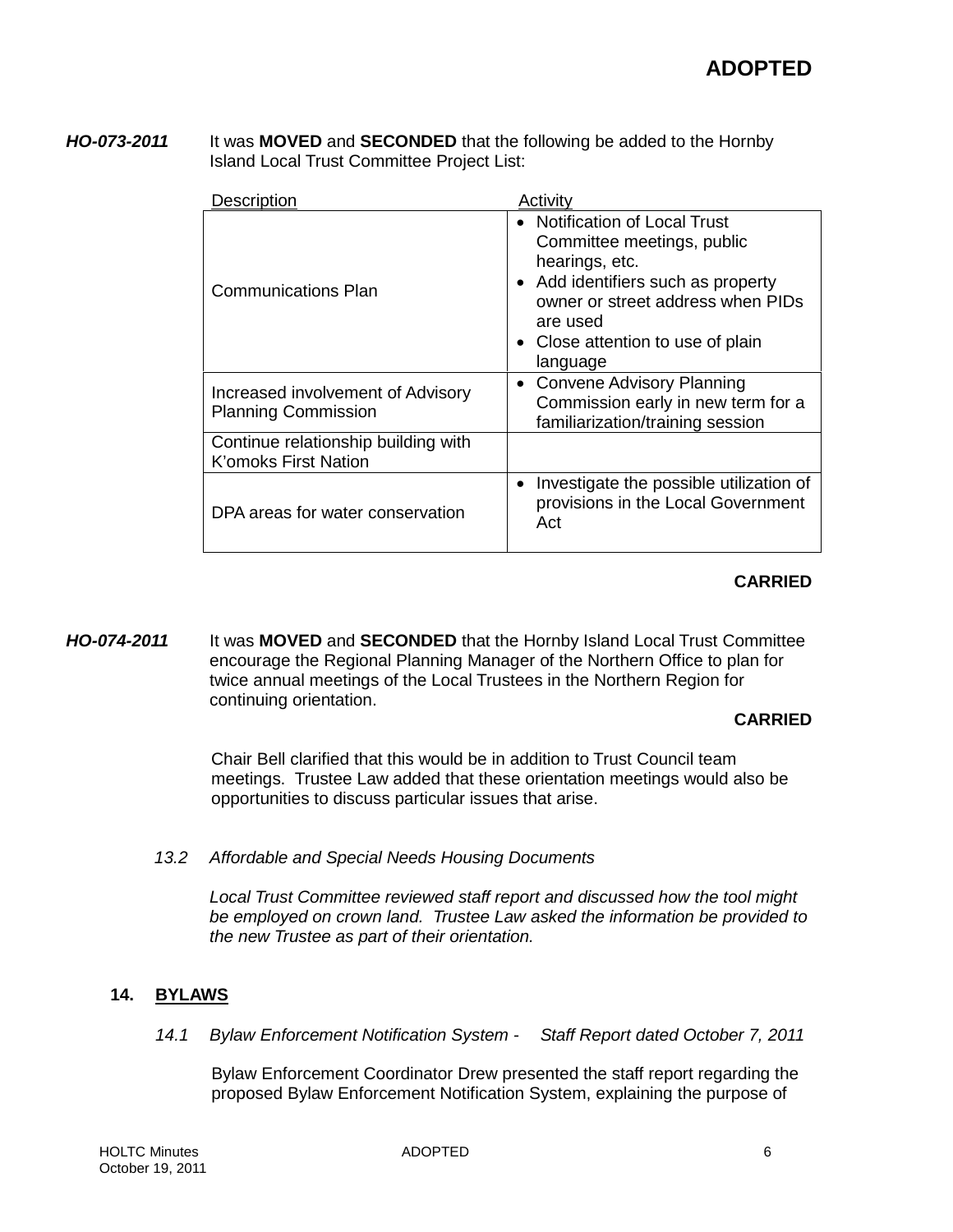the proposal, the recommendations for setting fine and fine discount amounts, establishing of Registry and Screening Officer and providing a proposal for the next steps to be taken.

#### *14.1.1 Bylaw Enforcement Notification Brochure*

Bylaw Enforcement Coordinator Drew distributed a supply of brochures for use if desired.

*14.1.2 Bylaw Violation Notice*

Bylaw Enforcement Coordinator Drew presented an example of the proposed Bylaw Violation Notice.

#### *14.1.3 Draft Bylaw No. 144 cited as "Hornby Island Local Trust Committee Bylaw Enforcement Notification Bylaw, No. 144, 2011"*

Bylaw Enforcement Coordinator Drew explained that the proposed bylaw establishes schedules listing penalties for various offences of the Land Use Bylaw, noting that it does not create any new offences and that it creates opportunity for violators to take a disputed issue to an adjudication process. He described the proposed system as being a flexible and low cost method which is designed to increase compliance.

Discussion followed on the particulars of the proposed system. It was the consensus of the Local Trust Committee that they are supportive of the approach however it was agreed that some form of communication with the community prior to consideration of readings should be undertaken. It was determined that referring the proposed draft Bylaw Enforcement Notification Bylaw to the Advisory Planning Commission for consideration would be useful.

*HO-075-2011* It was **MOVED** and **SECONDED** that Draft Bylaw Enforcement Notification Bylaw No. 144 be referred to the Advisory Planning Commission and that staff be requested to meet with the Advisory Planning Commission and provide full information on the draft bylaw and its context.

Trustee Hunt requested clarification of wording in the proposed bylaw.

*HO-076-2011* It was **MOVED** and **SECONDED** to lay the motion on the table.

# **CARRIED**

Discussion on the motion followed. Trustee Hunt questioned the meaning or purpose of the word "record" in section 7.3 (2)(d), and additionally, it was agreed to add text in the bylaw title to help clarify the purpose of the bylaw prior to referring it to the Advisory Planning Commission.